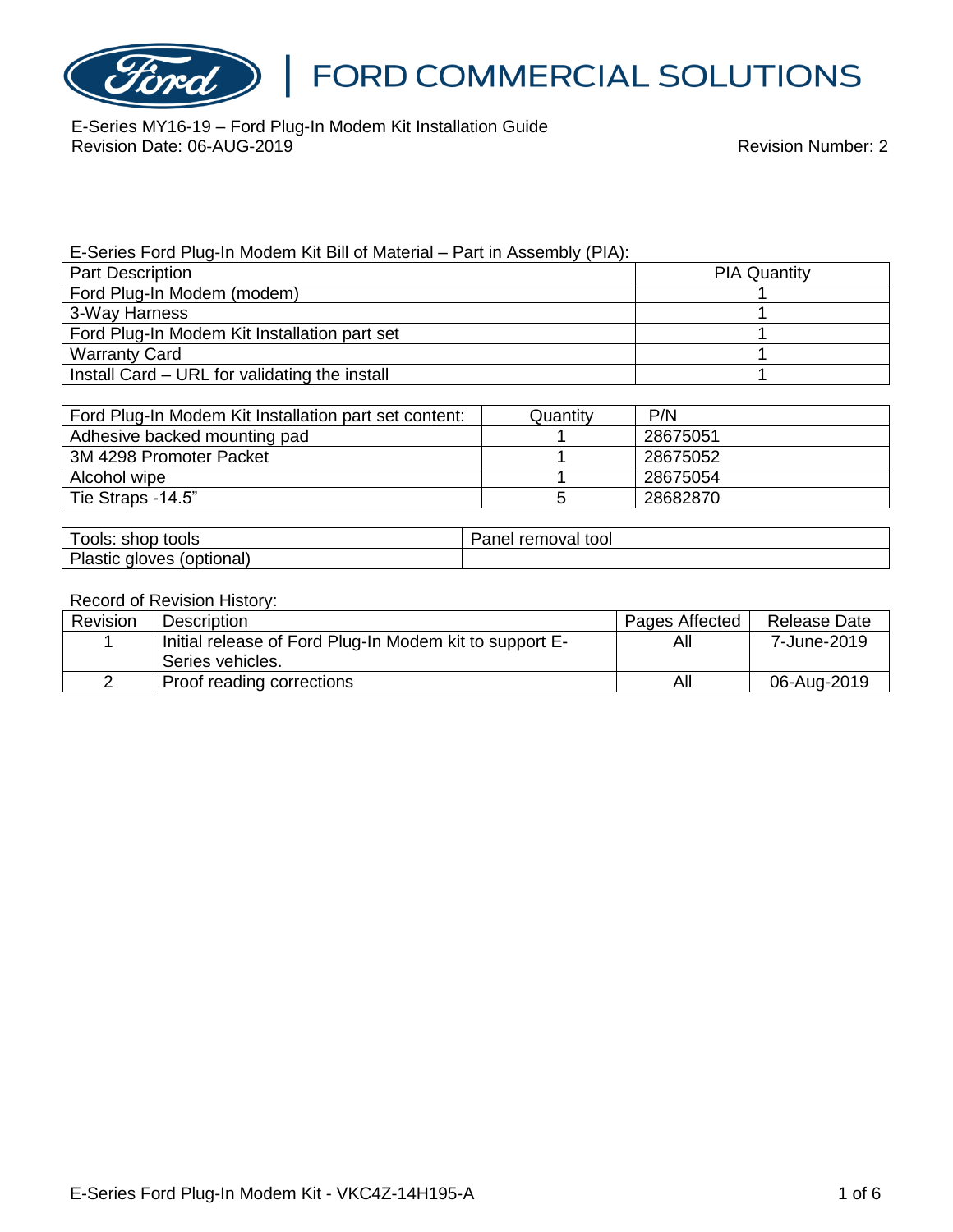### E-Series MY16-19 – Ford Plug-In Modem Kit Installation Guide Revision Date: 06-AUG-2019 Revision Number: 2

# **Ford Plug-In Modem Kit – Content** Mounting Pad 3-Way Harness Ford Plug-In Modem **3M 4298 promoter packet**

### **Ford Plug-In Modem Kit – Installation Procedure**

- Read the installation procedure thoroughly before proceeding; modem location and orientation are critical to cellular/GPS connectivity and the kit's overall performance.
- Run standard vehicle diagnostics to check if any codes are set before the Ford Plug-In Modem installation. Repair vehicle if necessary before proceeding.
- Refer to Ford Workshop Manual Instructions for vehicle disassemble and reassemble instructions. All torque values are 1.5Nm+/-0.2Nm (13.3In-Lbs+/-1.8In-Lbs) unless otherwise specified in workshop manual or in these instructions.
- Set all fasteners aside for reassembly.
- Ensure the ignition switch is off, engine is off, and all accessories are off remove key from ignition and set aside.
- The Electronic Serial Number (ESN) located on the top of the Modem and the outside of the Ford Plug-In Modem Kit box is required to validate proper installation. **Tip:** Take a picture or record the ESN for use later

### •

### **1. Vehicle Disassembly**

1.1 Remove the instrument panel (IP) driver side knee trim panel to access the Ford Plug-In Modem mounting position.



The modem mounts near the headlamp switch on the inside of the IP trim panel (access location from the driver foot well.)



1.2 Remove the vehicle harness Data Link connector (DLC) for the harness installation.

The DLC is attached to the bottom of knee panel support above the brake pedal.



Remove the two screws from front of the DLC and set aside.



### **2. Vehicle Preparation**

E-Series Ford Plug-In Modem Kit - VKC4Z-14H195-A 2 of 6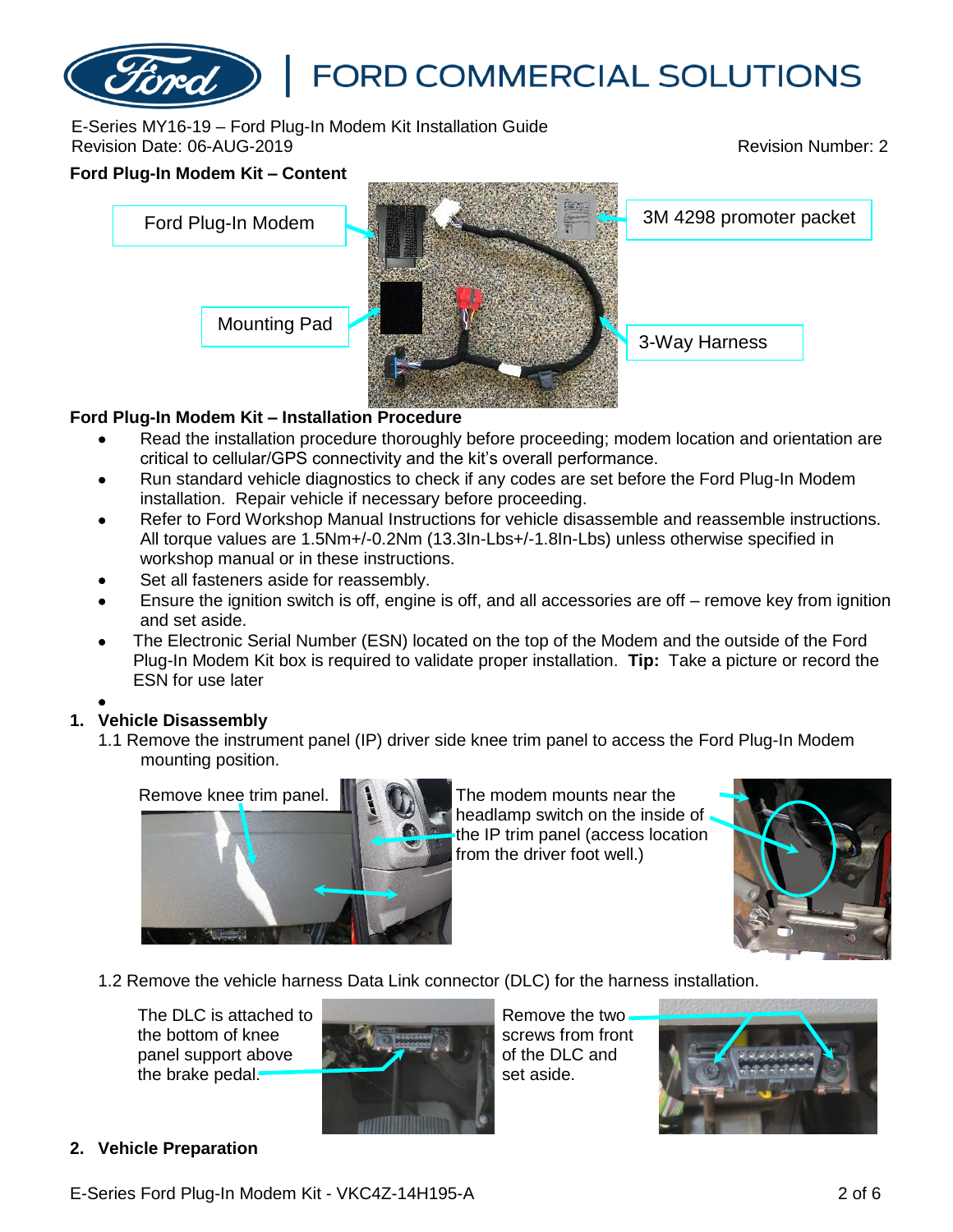E-Series MY16-19 – Ford Plug-In Modem Kit Installation Guide Revision Date: 06-AUG-2019 Revision Number: 2

- 2.1 Inspect the Ford Plug-In Modem's mounting location for surface prep.
	- 2.1.1 The modem's mounting position is inside the IP on (driver side) below the HVAC duct and the headlamp switch module. This location is accessed from the driver foot well. Visually inspect the surface to ensure it is free of any contaminants.



Surface prep: the mounting surface is highlighted in the pictures to left; the surface should be clean and dry.

- Clean the surface area slightly larger than the mounting pad with the isopropyl alcohol wipe provided before applying the 3M promoter.
- 2.2 Promoter application instructions

The kit contains a 3M 4298 promoter packet and an adhesive backed mounting pad for mounting the Ford Plug-In Modem. (Please follow the 3M application instructions included in the next step to prepare the mounting surface for the loop pad.)

3M 4298 packet contains an applicator sponge soaking in promoter liquid - the liquid contents of the packet should be used as soon as possible after opening.



3M 4298 Application instructions - Hold the packet upright and avoid squeezing the packet. The packet can be opened by tearing across the packet at the notches. This will expose the sponge applicator. Do not remove the sponge or squeeze a freshly opened packet to prevent spillage. Handling the bottom section of the packet should enable application of 3M adhesion promoter 4298 with no mess. Apply a thin, uniform coating to the bonding surface, using the minimum amount that will fully coat the surface. A wet coating thickness of 0.002 inch or less is recommended. Apply promoter to the areas that will be covered with adhesive side of mounting pad. Although drying times may vary due to temperature and/or humidity, a drying time of 30 to 90 seconds is typically indicative of this thickness. The promoter should be dry before applying pad. Reference: 3M. "Adhesion Promoter 4298 for Professional Market Applications." 3M Multimedia, March-2003. Web. 22-July-2014 [http://multimedia.3m.com/mws/mediawebserver?mwsId=SSSSSufSevTsZxtUNY\\_G5xfSevUqevTSevTSevTSeS](http://multimedia.3m.com/mws/mediawebserver?mwsId=SSSSSufSevTsZxtUNY_G5xfSevUqevTSevTSevTSeSSSSSS--) [SSSSS--](http://multimedia.3m.com/mws/mediawebserver?mwsId=SSSSSufSevTsZxtUNY_G5xfSevUqevTSevTSevTSeSSSSSS--)

- 2.3 Application of promoter to the mounting surface.
	- 2.3.1 Apply a thin coating of promoter to the cleaned surface highlighted area pictured above in the surface prep section.
- 2.4 Application of the mounting pad on the prepared surface.

Note: the promoter must be dry before applying the mounting pad: dry time is 30 to 90 seconds after promoter application and not more than one hour. Make sure the primed surface remains free from contaminants prior to pad application.

• Remove the clear plastic from the adhesive on the pad and apply the pad to the prepared surface; use picture to the right as a guide. Firmly rub pad into place, removing any air bubbles trapped under pad to ensure good adhesion to the surface.

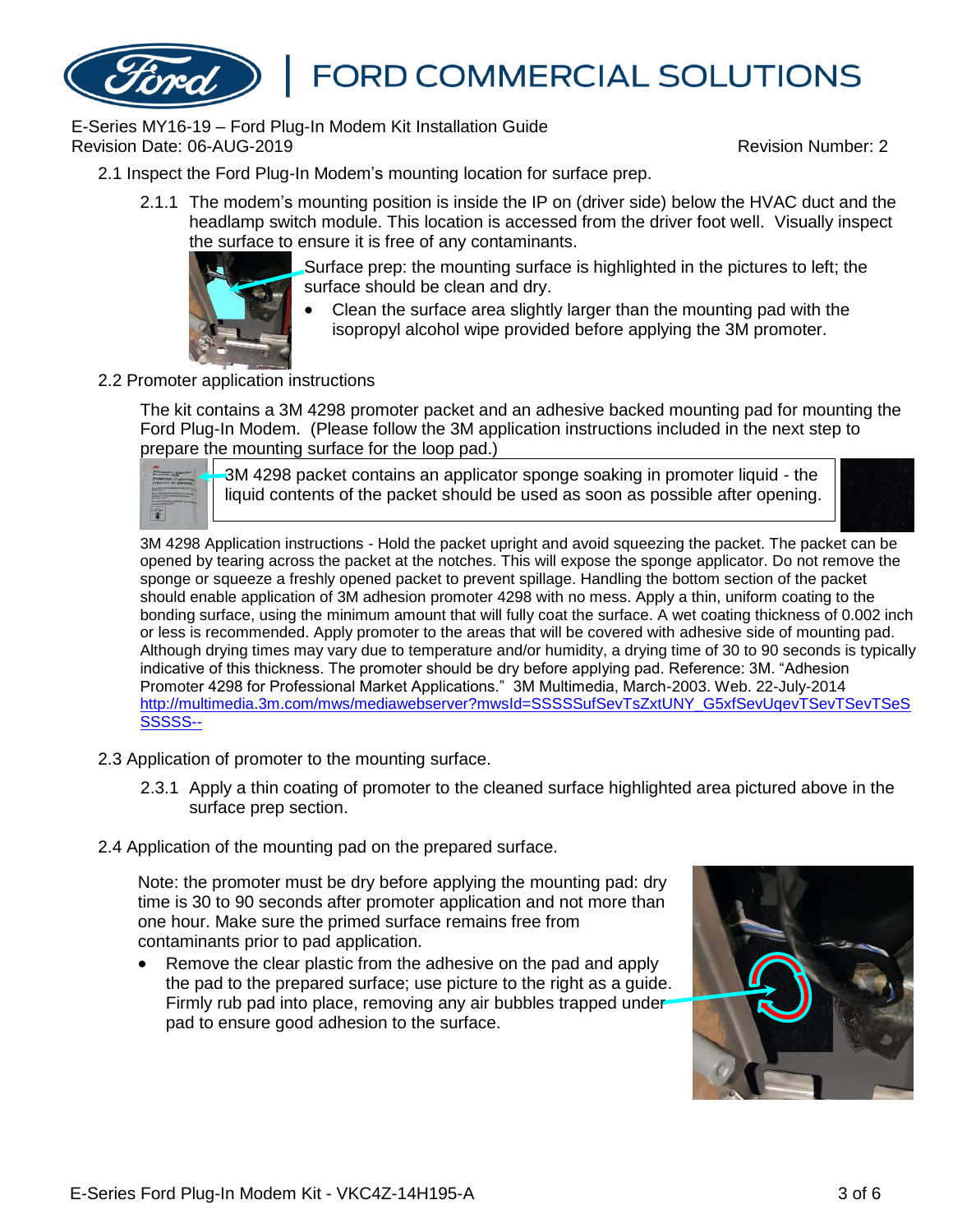E-Series MY16-19 – Ford Plug-In Modem Kit Installation Guide Revision Date: 06-AUG-2019 Revision Number: 2

### **3. Ford Plug-in Modem Kit 3-Way Harness Routing and Connections**

3-Way Harness:

- Ford Plug-In Modem (modem) connector
- Data Link Connector (DLC) connectors
	- o DLC male connector
	- o DLC female connector



**FORD COMMERCIAL SOLUTIONS** 

- 3.1 The 3-Way harness is installed in the driver side foot well from the vehicle harness DLC mounting location up to the mounting surface.
	- 3.1.1 Install the 3-Way harness.
		- Attach the harness DLC female connector to the bottom of the knee panel using the two screws from the vehicle DLC removed earlier.



• Connect the DLC male connector to the vehicle DLC and secure with a tie strap through center of wiring without pinching any wires.



- Route the harness modem connector up and over the bracket support on the LH side trim panel opening.
	- o Connect the harness modem connector to the Ford Plug-In Modem.
	- Secure modem and harness modem connector with tie strap (see pictures below.)
		- Position the tie strap on the labeled surface of modem with the strap's head at the edge of the harness modem connector.
			- Wrap the free end of the tie strap around the modem and through the center of the connector without pinching wires.

The modem has a status LED used to check connectivity. The two key colors/significance are:

- White modem has power.
- Blinking green modem is receiving and transmitting vehicle data. (Requires engine start.)

**Note:** If the LED does not light up check each harness

### **4. Ford Plug-In Modem Installation**

The Ford Plug-In Modem has two strips of dual lock attached to the modem case; the dual lock side attaches to the mounting pad; maintain separation between dual lock and mounting pad until modem is in its final position. (Use a slip of paper to assist with separation.)







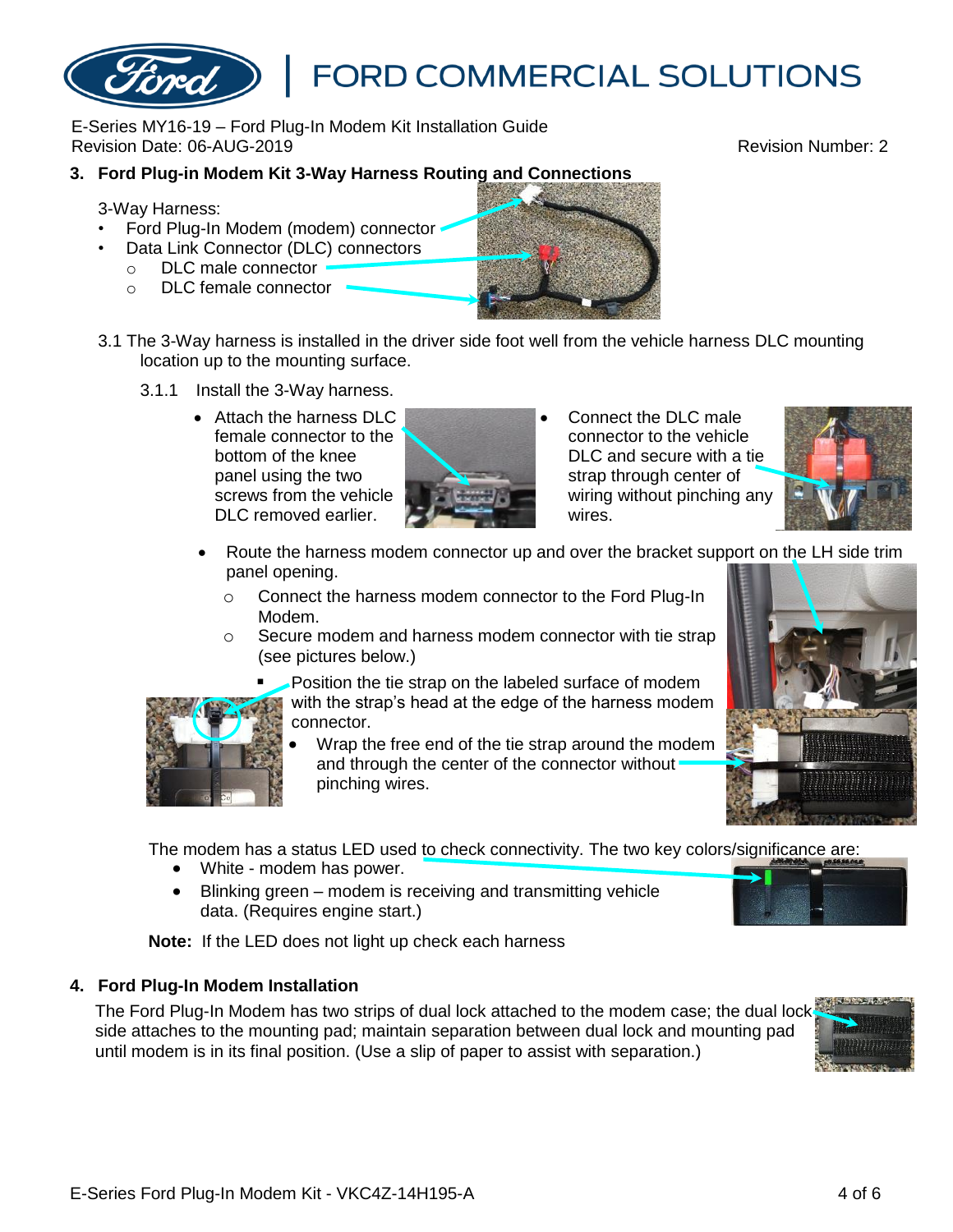### E-Series MY16-19 – Ford Plug-In Modem Kit Installation Guide Revision Date: 06-AUG-2019 Revision Number: 2

- 4.1 Install the Ford Plug-In Modem.
	- Position the modem over the mounting pad.
	- Fasten the modem to the loop with the harness routed down. (See picture to right.)
		- o Press modem against mount and wiggle modem into pad.



### **5. Ford Plug-In Modem Validation Process**

Validation of proper installation and confirmation that the Ford Plug-in Modem is receiving and transmitting data depends on both GPS and cellular network strength.

- To complete validation technicians will need access to the internet and the VIN and the Plug-in Modem ESN. The Plug-in Modem ESN is located on top of the Modem
- Finally, validation requires that the vehicle to be keyed on. If the vehicle has been off for more than 15 minutes, please complete step 5.2 before attempting validation
- 5.1 Insert the key into the ignition.
- 5.2 Start the engine.
	- Turn the ignition on,
	- Start the engine,
	- Run engine for 30 seconds, and
	- Turn the ignition to "Off". Wait up to 15 minutes with engine off before restarting (Modem vehicle configurations are down loaded in modem light sleep mode)
- 5.3 Access validation website: <https://cdvt.ford.com/>
- 5.4 Input VIN and ESN. If installation validation is successful, the website return screen will display all green indicators. Proceed to Step 5.7
- 5.5 If validation was not successful, please follow the following steps in order:
	- Step 1: Wait 30 seconds, re-enter the required information and submit again, if successful proceed to Step 5.7
	- Step 2: Verify that all of the electrical connector connections are fully inserted and secure. Follow the validation steps again beginning at Step 5.2, if successful proceed to Step 5.7
	- Step 3: If the plug-in modem has power and the modem display has a blinking green light, please ensure that the vehicle is in a location where its GPS location can be determined and there is a strong cellular signal. Turn the vehicle on and let it run for an extended period (5-7 minutes) before turning it off. Follow the validation steps beginning at Step 5.4, if successful proceed to Step 5.7
- 5.6 Remove the Ford Plug-in Modem Kit hardware and install a new Ford Plug-in Modem Kit (modem and 3-way harness). Begin the validation process again at Step 5.2 and/or contact the Ford Commercial Solutions Business Center at the phone number listed on the Warranty Card
- 5.7 Run standard vehicle diagnostics to check if any codes were set during the Ford Plug-In Modem Kit installation. If there are no codes, proceed to next section, if there are codes, clear and retest. If